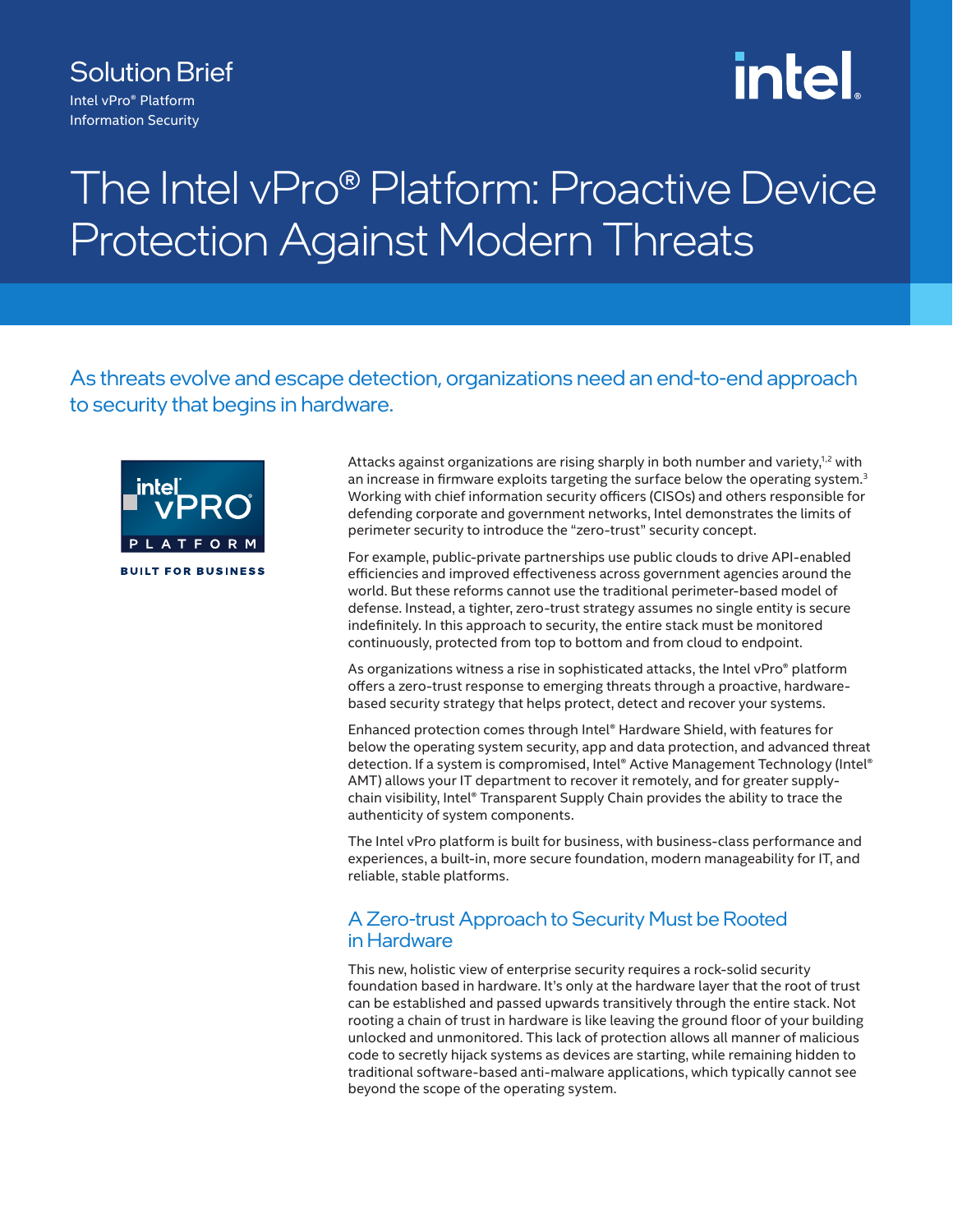#### Intel vPro Platform: Endpoints for a More Secure IT Environment Better security below the OS and

The Intel vPro platform helps enable an enterprise security strategy built on hardware, designed to protect before an attack occurs, detect attacks with minimal impact to the user experience and recover quickly in the event of a breach. As shown in Figure 1, the Intel vPro platform with Intel Hardware Shield, Intel AMT and Intel Transparent Supply Chain helps CISO teams meet their highest-priority security goals: น<br>ค.ศ<br>ท. rit<br>ur<br>u A

- Improving data protection against theft and tampering
- Improving the efficacy of threat detection



#### **Figure 1.** The Intel vPro platform provides a hardware foundation for an end-to-end security strategy

#### Below-the-OS Security with Intel Hardware Shield

Modern cyber threats often target devices at levels belowthe-OS, where they can do damage and cover their tracks beyond the visibility and supervision of anti-malware applications. The Intel vPro platform addresses these threats through the below-the-OS security features of Intel Hardware Shield, extending security to the BIOS and firmware layer. This hardware-based technology helps reduce the risk that a bug or vulnerability in firmware (or device drivers) could be used to inject malicious code into the platform at runtime and hide that code from traditional anti-malware solutions.

Intel Hardware Shield provides built-in security features to help protect against firmware attacks by:

- Providing OS visibility into the BIOS and firmwareprotection methods used at boot time
- Locking down system-critical resources to help prevent malicious software injection
- Helping to identify unauthorized changes to hardware and firmware
- Reducing the negative consequence of firmware-based attacks

• Helping to prevent malicious code injection with Unified Extensible Firmware Interface (UEFI) protection and visibility

#### Help Protect Endpoint Applications and Data with Intel Hardware Shield

Another set of Intel Hardware Shield features uses hardware accelerated virtualization and encryption to help protect applications and data without adversely impacting user productivity. For example, virtual machines (VMs) can provide complete isolation from the PC OS and other VMs for strong security boundaries. Virtualization also can help computers recover faster—for virtualized workloads that are compromised, independently isolated workspaces can help reduce the time and cost to resolve matters without impacting other workloads.

Intel Hardware Shield complements accelerated virtualization with accelerated encryption—protecting data requires hardware-based security capabilities at every layer, including data and system memory encryption.

#### Better Detection of Advanced Cyber Threats with Intel Hardware Shield

Modern exploits use many techniques to escape detection, a fact that creates an enormous headache for CISOs and other security officers who need to protect their organizations' assets. One such technique is for malware to reside in (and change) system memory, thus evading signature-based disk scanning techniques. Intel Hardware Shield helps address gaps in traditional anti-malware protection with features for advanced threat detection.

The advanced threat detection capabilities of Intel Hardware Shield consist of a suite of hardware-assisted technologies that security providers can use to augment their existing antimalware solutions for detecting advanced cyber threats. This capability is offered as a software development kit (SDK) and as a reference solution to partner security providers.

Advanced threat detection is achieved with minimal impact to user experience and productivity through:

- **Silicon acceleration** for specific security workloads. Accelerated Memory Scanning (AMS) enables memory scanning for malware to be offloaded to the onboard Intel graphics engine. This method improves memory-scanning efficiency while lowering performance overhead, and it also ultimately expands detection coverage for malware hiding in system memory. To build upon its existing benefits, the threat-detection feature set will be expanded in the near future to enable this offloading capability for several other security-related functions.
- **• Targeted exploit detection** with targeted detection, which combines artificial intelligence (AI) with hardware telemetry unique to Intel as a way to profile exploits and detect their behavior. This capability adds a highly effective, lowoverhead tool to the arsenal of security providers without requiring intrusive scanning techniques or signature databases, leading to improved malware detection. This feature is especially useful against threats that do not have a signature to detect, such as malware hiding from disk scanners and zero-day attacks.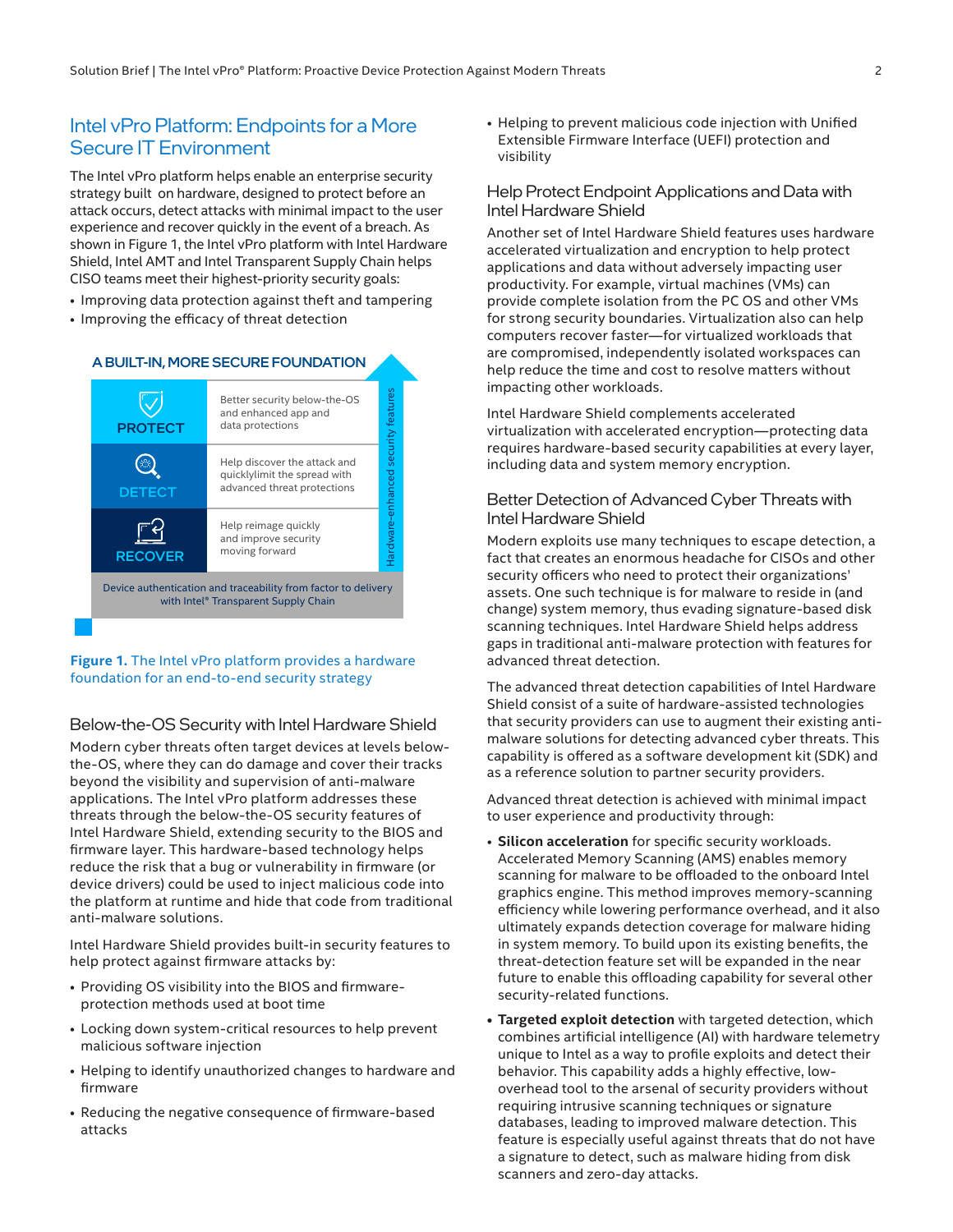**• Memory malware protections** against jump/call-oriented programming (JOP/COP) and return-oriented programming (ROP) attack methods which comprise over half of ZDIdisclosed vulnerabilities. Now with 11th Gen Intel Core vPro processors, our Intel engineers invented ground-breaking technology to help shut down an entire class of attacks that long evaded software only solutions.<sup>4</sup>

#### Help Protect Against Control-flow Hijacking Attacks

Control-flow hijacking is a rapidly growing class of malware that attacks system memory, targeting operating systems, browsers, readers and many other applications. These code re-use attacks can be particularly hard to detect or prevent because the attacker hijacks existing code running from executable memory to change program behavior.

Intel developed Intel® Control-flow Enforcement Technology (Intel® CET), included in Intel Hardware Shield, to deliver effective, hardware-integrated protection with minimal impact on the user-experience.

Software developers like Microsoft use Intel CET to help stop code re-use threats such as Return Oriented Programming and Jump/Call Oriented Programming. Intel worked closely with Microsoft to enable Windows 10 Enterprise and developer tools, so applications and the industry at large can offer better protection against controlflow hijacking threats.

Intel CET offers software developers two key capabilities to help defend against control-flow hijacking malware: indirect branch tracking and shadow stack. Indirect branch tracking delivers indirect branch protection to defend against jump/ call-oriented programming (JOP/COP) attack methods. Shadow stack delivers return address protection to help defend against ROP attack methods where attackers use the RET (return) instruction to stitch together a malicious code flow that was not programmer-intended.

#### Remote Recovery in the Event of a Breach with Intel AMT

Preventing and responding to attacks has grown more complicated with today's distributed workforce that has so many company devices in remote locations outside the corporate firewall. Addressing firmware vulnerabilities remotely is a case in point. A remote administrator typically needs to connect to a device's OS to interact with that device and apply a software patch. However, some firmware patches are applied through applications that can be corrupted by bad actors to steal or delete valuable data, or even demand a ransom to return the device to operation. From a remote location, it's not always feasible to physically access the device quickly and power it off before damage is done.

The Intel vPro platform provides a remote way to keep devices patched and up-to-date, to patch low-level software, and to regain control of devices from hackers through Intel AMT. Intel AMT, together with the Intel® Endpoint Management Assistant (Intel® EMA) softwaremanagement tool, provides a persistent out-of-band connection to devices below-the-OS, delivering full keyboard, video, and mouse (KVM) functionality, along with the ability to boot more securely to a safe environment stored on a remote server.

Intel AMT provides CISOs the peace of mind that they can better keep their devices safe, in addition to helping ensure that, whether in-band or out-of-band via the cloud, they can safely regain control of systems that are compromised or frozen.

#### Provide Component Traceability with Intel® Transparent Supply Chain

The cyber landscape extends beyond just network attacks. There is a growing concern about supply-chain and channel security. Supply chain practices start with trusted sources, but today's processes provide limited transparency and traceability into where, with what, and how PC systems are manufactured.

Intel Transparent Supply Chain is a set of policies and procedures meant to trace the authenticity of system components. It includes a certificate-based tool designed to trace system components from the point of manufacture to help identify counterfeit PC components with output that is compliant with the Trusted Computing Group Platform Certificate 1.1 Specification.

For example, before a PC leaves the factory, an OEM can take a digital fingerprint of the PC and store it in the cloud. When the PC arrives at the customer, the customer takes another digital fingerprint and compares that against the original, which is protected by digital certificates. If these fingerprints don't match, the customer can immediately quarantine the PC and begin an investigation with the OEM.

Intel Transparent Supply Chain also provides increased transparency for customers. It enables component-level traceability for select Intel commercial and Intel vPro platform–based systems that helps to mitigate the risk of counterfeit electronic parts. Customers have access to data reports that contain information on various PC components, in addition to a verification tool that identifies certain system changes from the time of manufacturing to the time of first boot. This helps to boost customer confidence in the authenticity of their PC purchases.

In summary, Intel Transparent Supply Chain allows customers to:

- **• Obtain visibility** into the details of their business PC fleets
- **• Trace and verify the provenance** of systems and components
- **• Improve quality assurance (QA)** for business PCs and servers